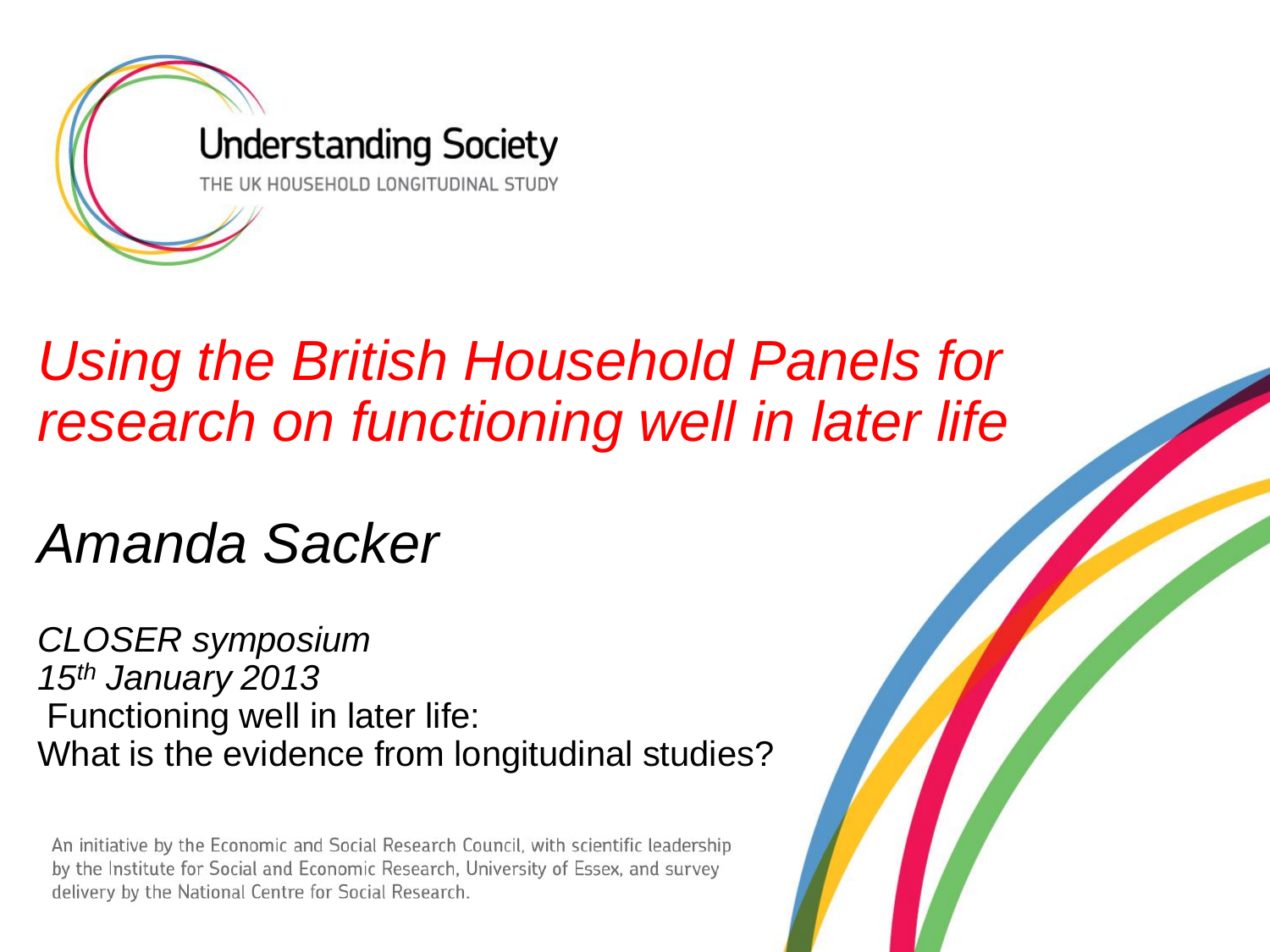



- Outline design features of *Understanding Society*
- Advantages of household panel data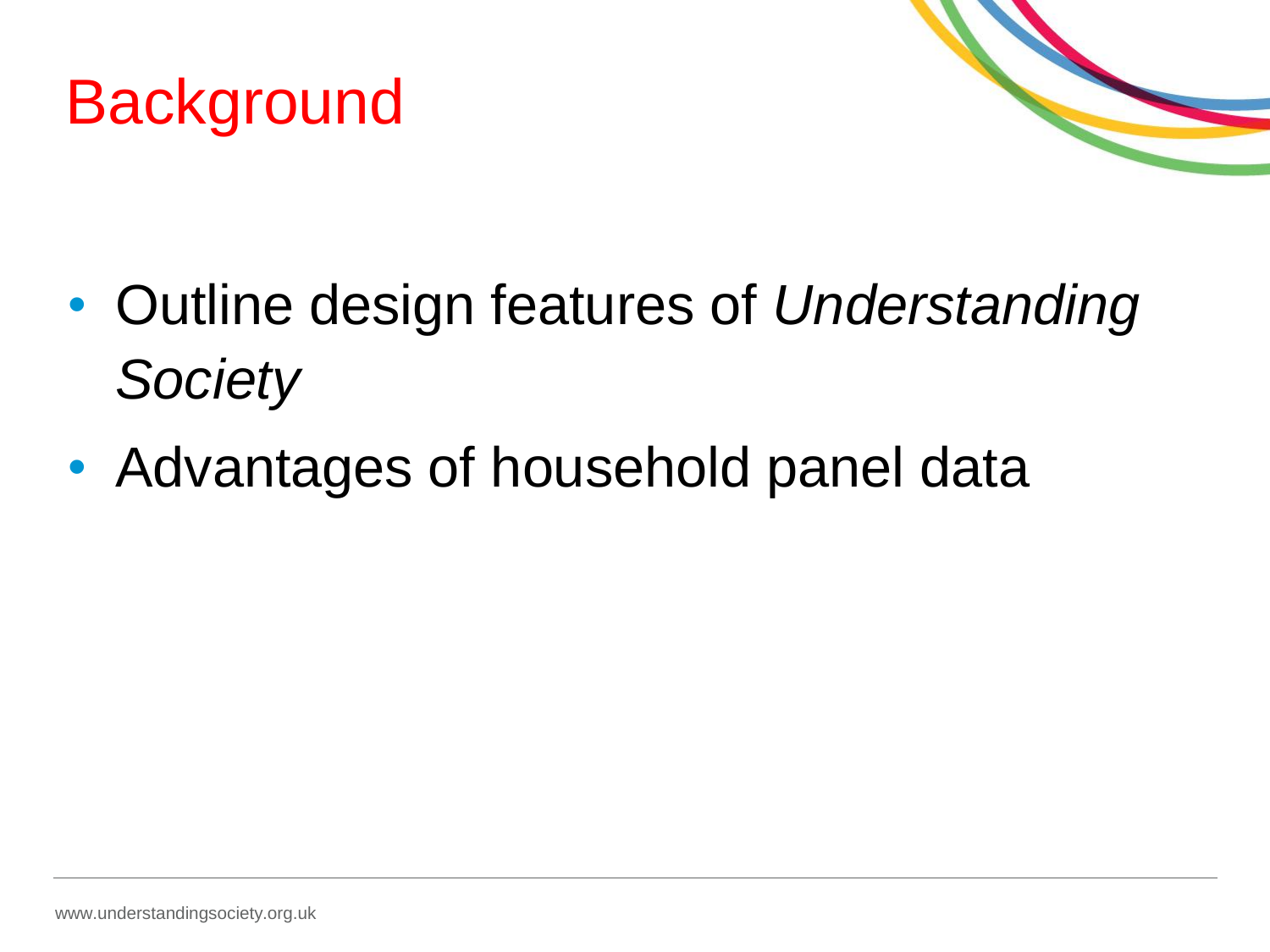## UKHLS design features

- *Understanding Society* is a longitudinal household panel
	- Sample based on all residents (adults and children) at addresses selected at wave one
	- Followed annually
	- Include and collect data from new household members
- Basic design similar to that of British Household Panel Survey, which it replaces, and to panels in other countries, e.g. SOEP, HILDA, PSID
	- So opportunities for international comparison
- Sample size of 40,000 households at wave 1
- Wave 1 began in January 2009
	- Takes 24 months to complete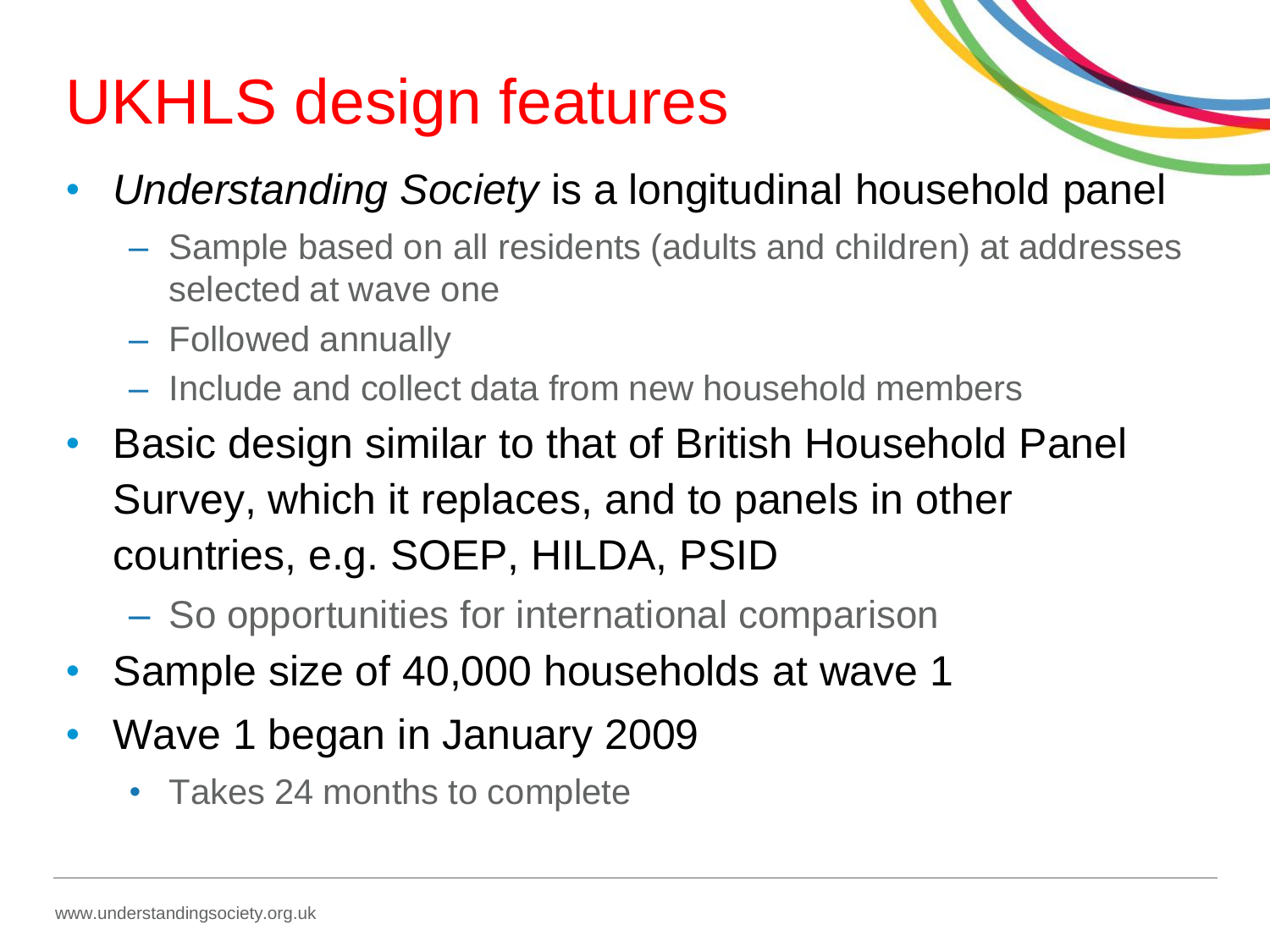# Key features



- The following features shape the priorities for topic content:
	- Large sample size
	- Household focus of the design
	- Full age range sample
	- Innovative data collection methods
	- Multi-topic design to meet a wide range of disciplinary and inter-disciplinary research needs
	- Ethnic minority research
	- Biomedical research
	- Data linkage to administrative records
	- Associated studies e.g. qualitative studies and mixed method research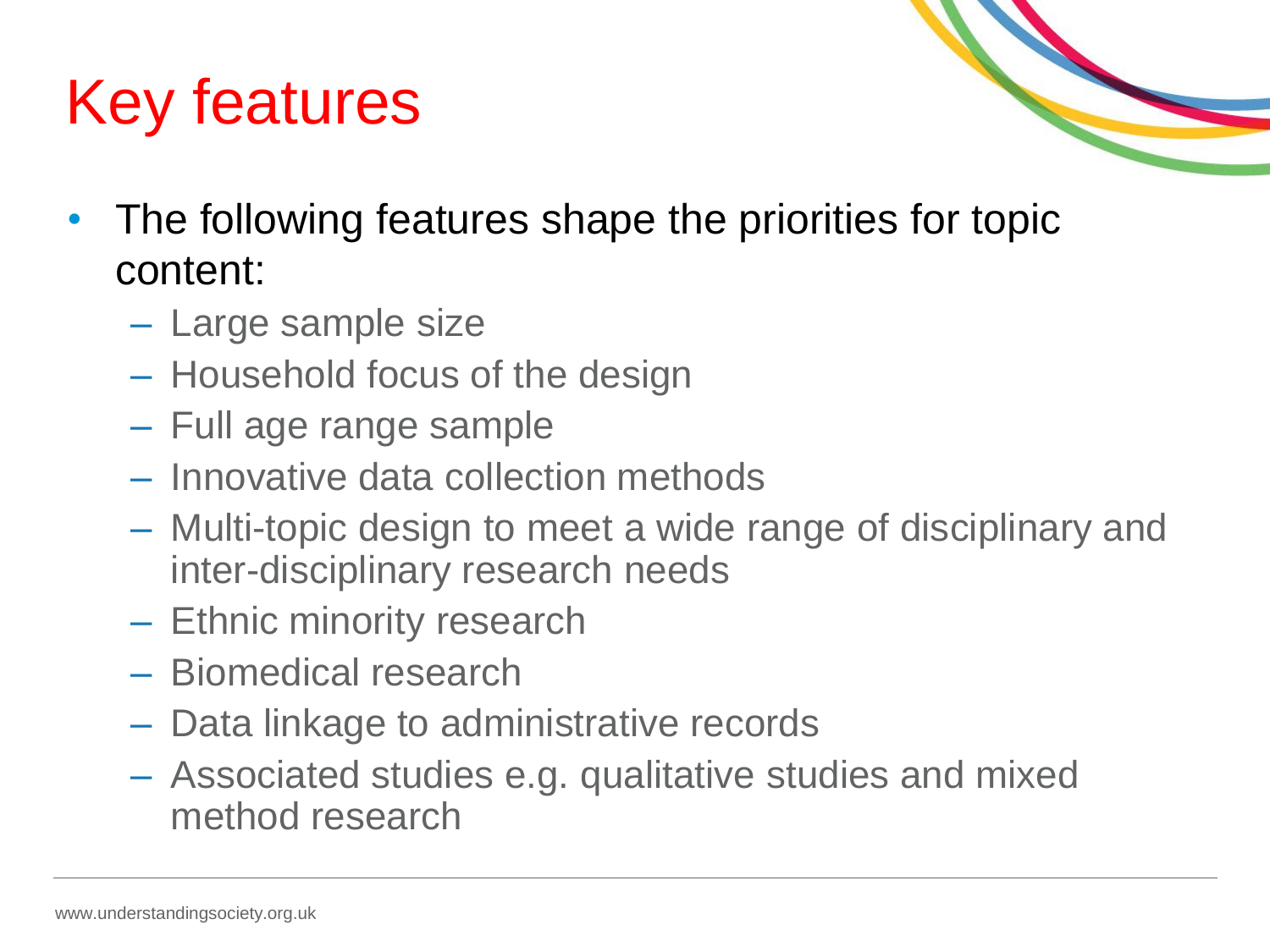## Sample consists of:



- A UK equal probability main panel with an achieved sample of around 27,000 households.
- A boost ethnic minority sample, to provide 1,000 adult individuals in each of the five main ethnic minority groups in around 4,000 households
- The former British Household Panel Survey(BHPS) sample of approximately 8,400 households (incorporated at wave 2).
- An Innovation Panel of 1500 households to enable methodological research.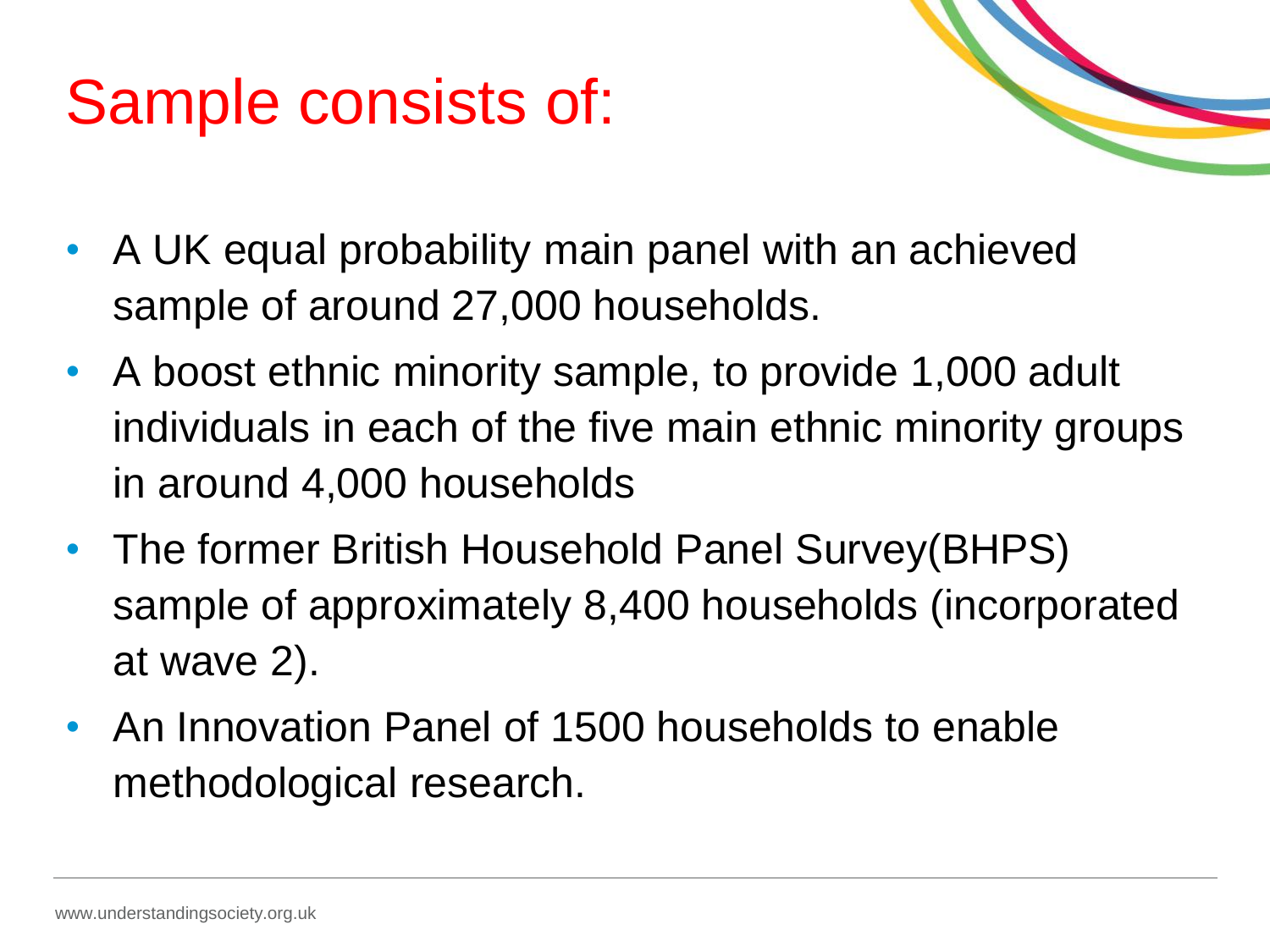# Content areas for later life functioning

## • **Annual**

Socio-demographics

Health status/ disability

**Caring** 

Income and earnings

Life satisfaction

Transport and communication

Consumption expenditure **Housing** 

Housing expenditure Household facilities, car ownership

• **Rotating**

Psychological attributes

- Cognitive ability measures
- Health outcomes and health related
	- behaviour

Quality of sleep

Well-being

Quality of marital relationships

Social support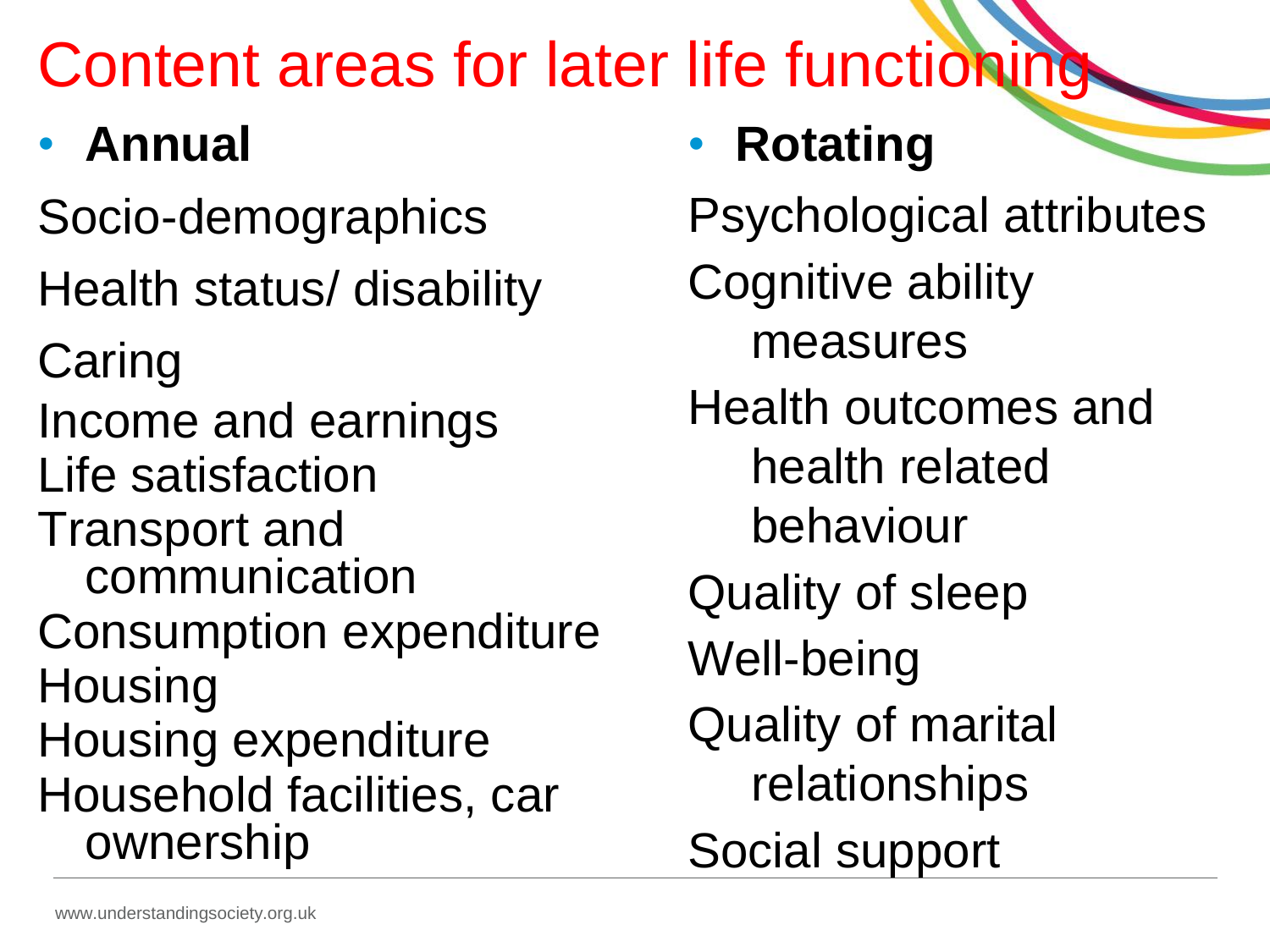# Biomarker collection

- Anthropometric measures:
	- height
	- weight
	- waistline
	- body fat percentage
	- respiratory function (spirometry)
	- blood pressure
	- grip strength
- Non-fasting blood samples taken for analytes and for genetic analysis

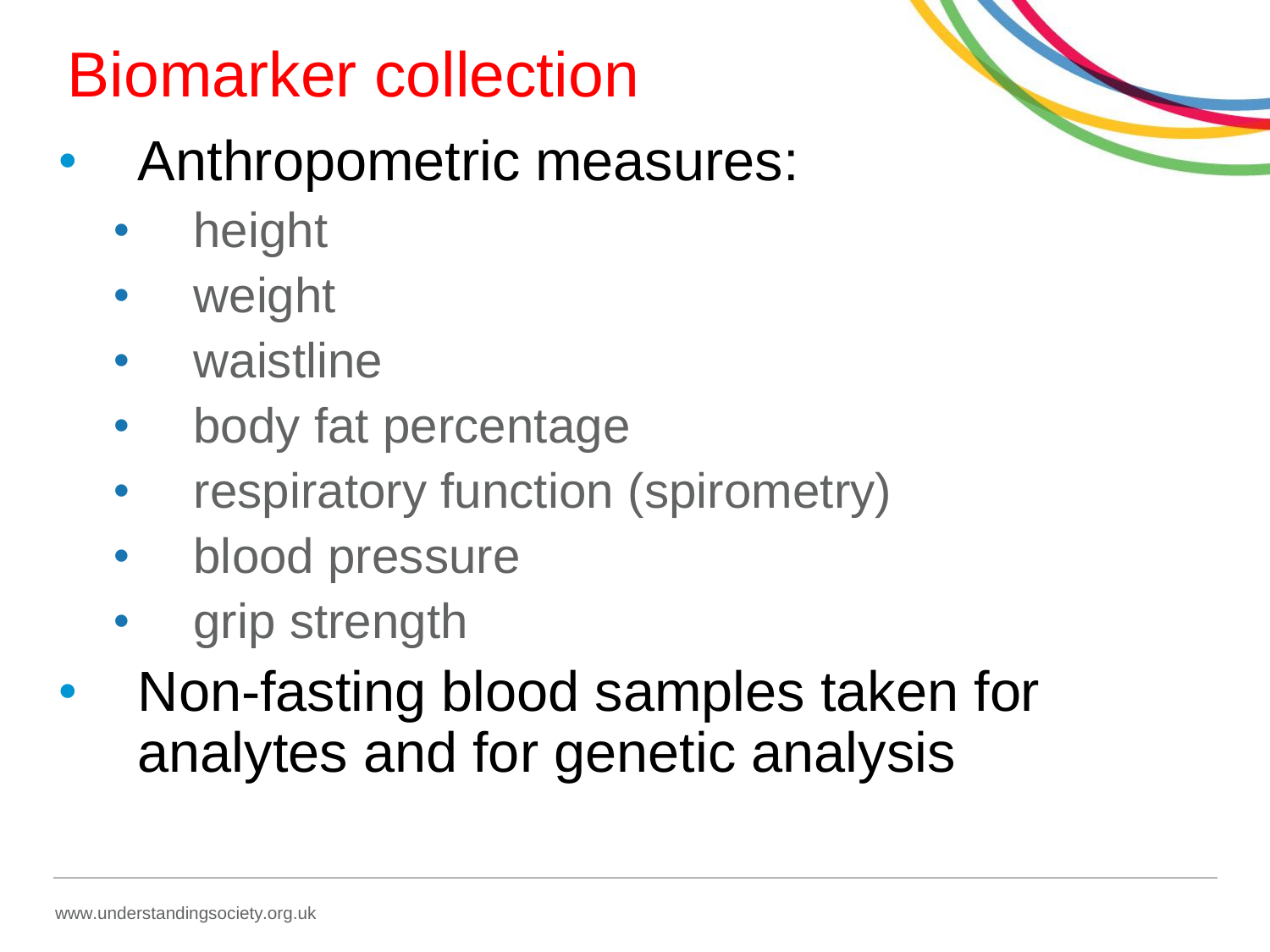#### Data availability: through Economic and Social Data Service, University of Essex

- Innovation Panel data waves 1-4 are available
- Wave 1 and 2 data are available
- Wave 3 data to be released in Autumn 2013
- Nurse visit data
	- Anthropometrics available by spring 2013
	- Blood analytes to follow (funding secured)
- See ESDS website:

<http://www.esds.ac.uk/longitudinal/>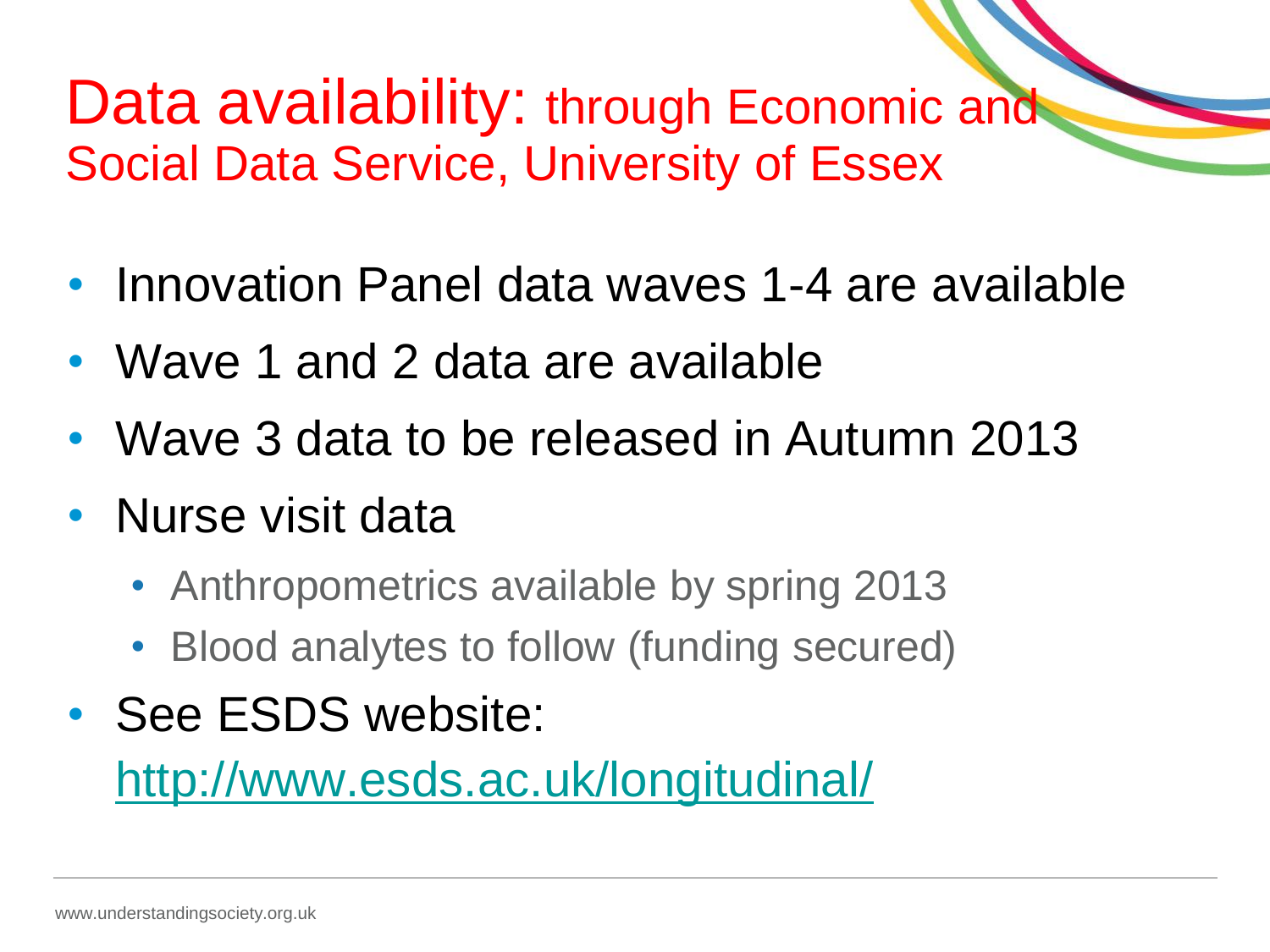

# **ADVANTAGES OF HOUSEHOLD PANEL DATA**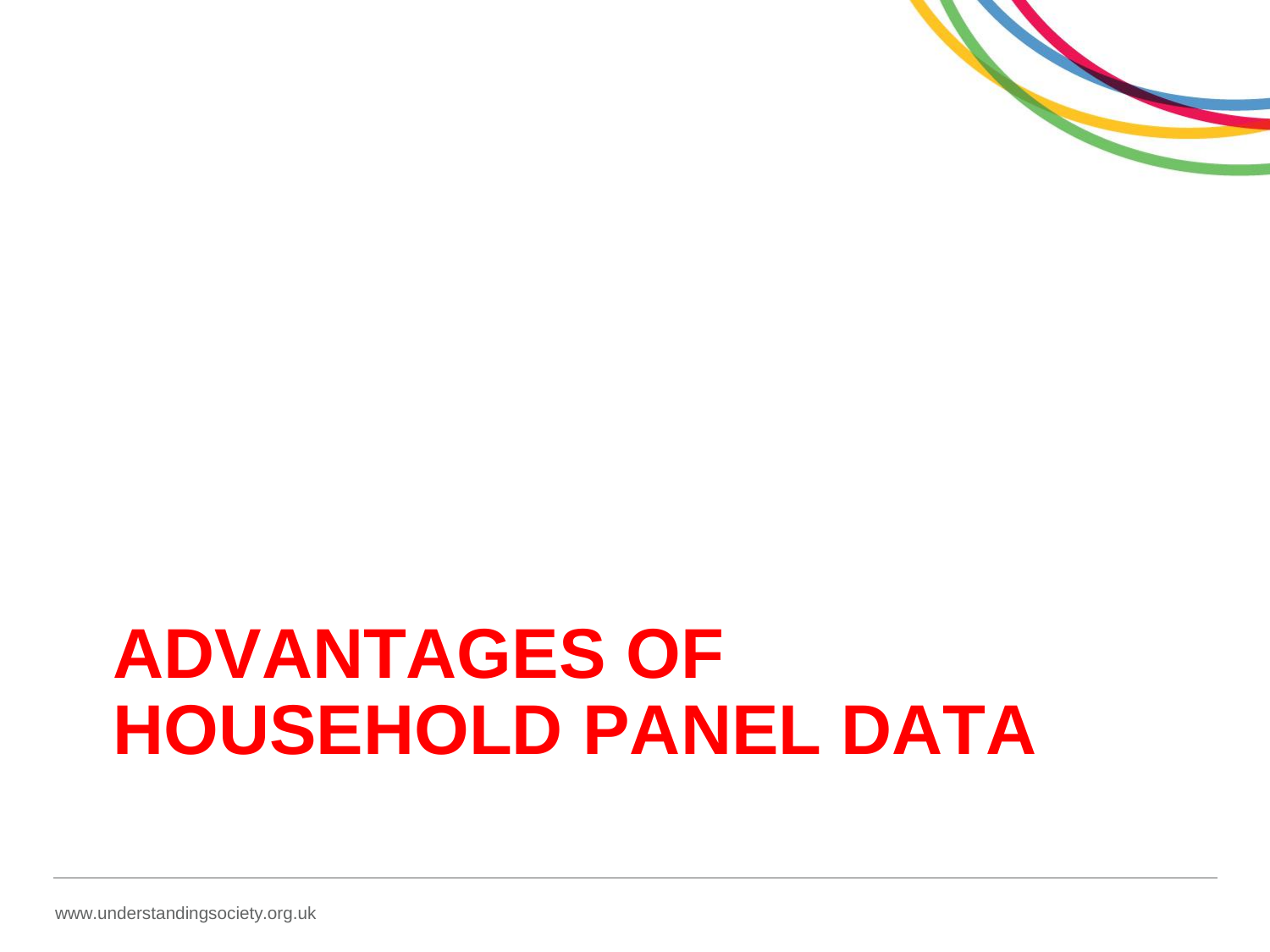## Advantages of panel studies

#### **Cohort study**

follows participants over enough time to be able to observe a particular outcome and determine how exposure to a certain variable is associated with the outcome

#### • Panel study

to observe changes in a particular variable over time and explain what factors may lead to the changes in the variable or how changes relate to an outcome of interest or over time

#### Methodological advantages

statistical controls for group non-equivalence allow for complex statistical modelling of dynamic phenomena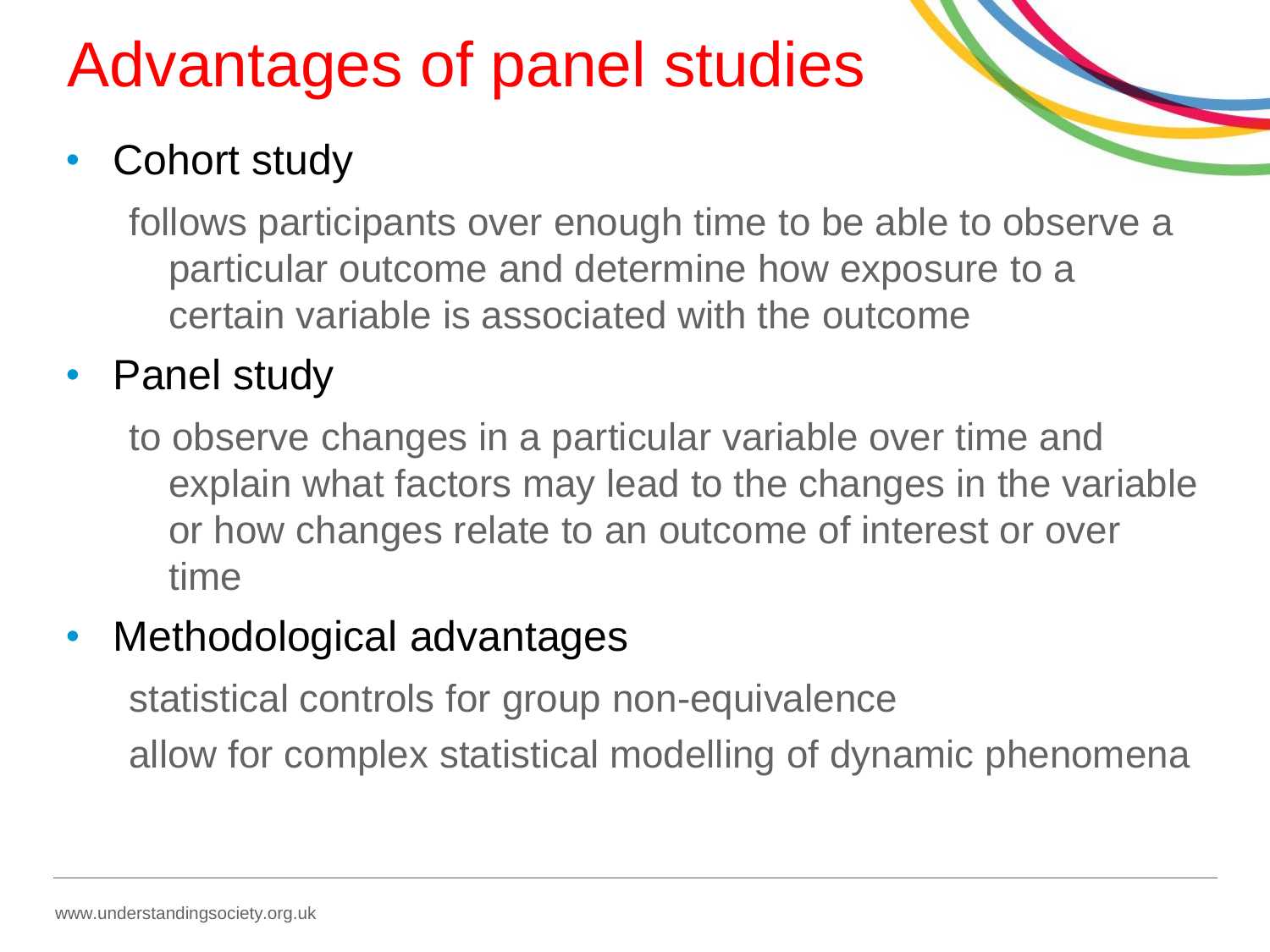Baird et al (2010). "Life Satisfaction Across the Lifespan: Findings from Two Nationally Representative Panel Studies." Social Indicators Research **99**(2): 183-203.

- Panel design with refreshment samples
- Isolates effect of age from noise (cohort, history, and method effects)
- Focus on convergence of trajectories from different agegroups assessed for different lengths of time
- Uses cohort-sequential designs to separate age effects from cohort and history effects
- Exploits fact that same-aged participants can be assessed at the same time, but after participating in the study for different lengths of time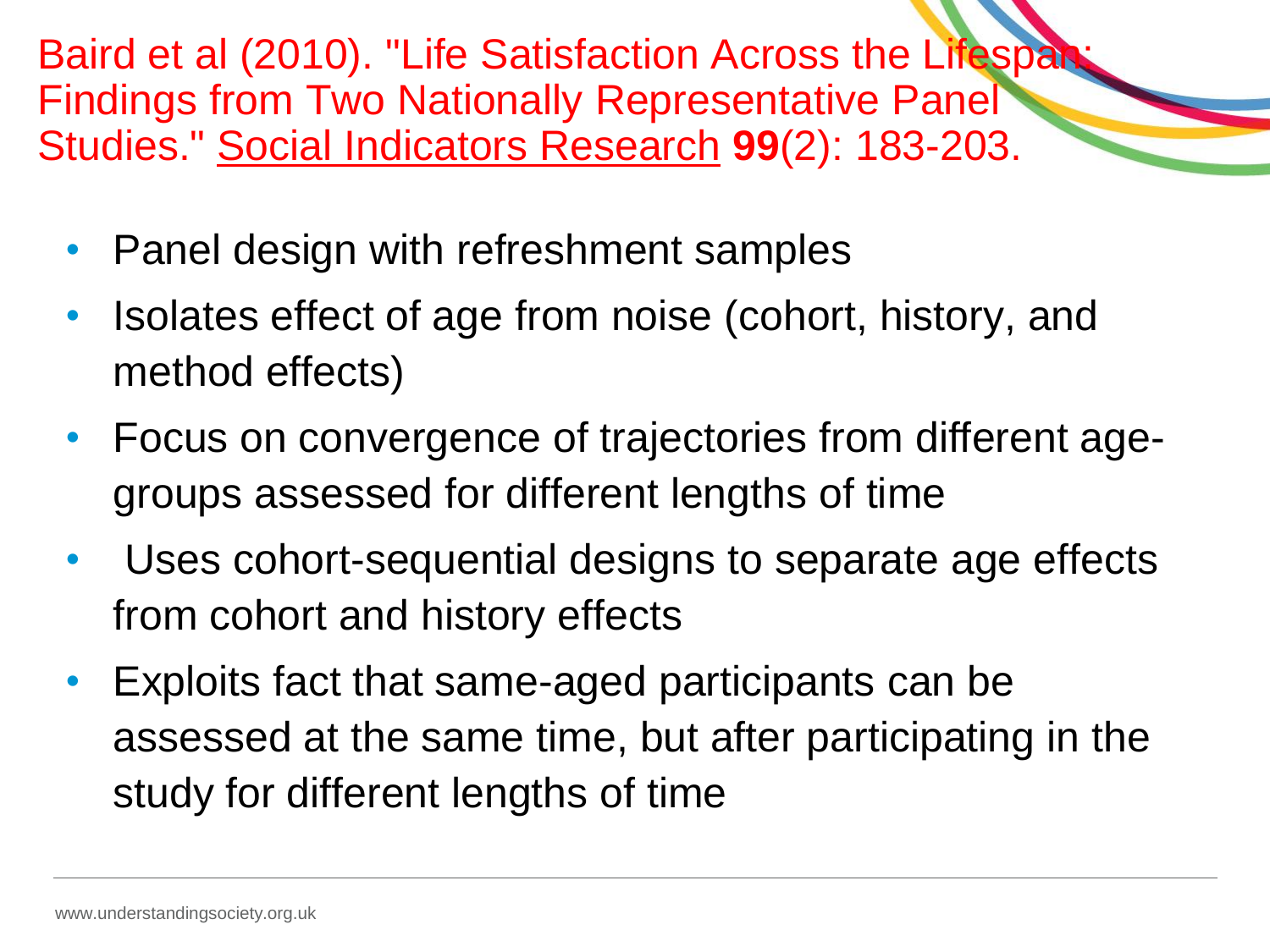#### Results from cross-sectional, aggregated, and multilevel modelling analyses (BHPS)

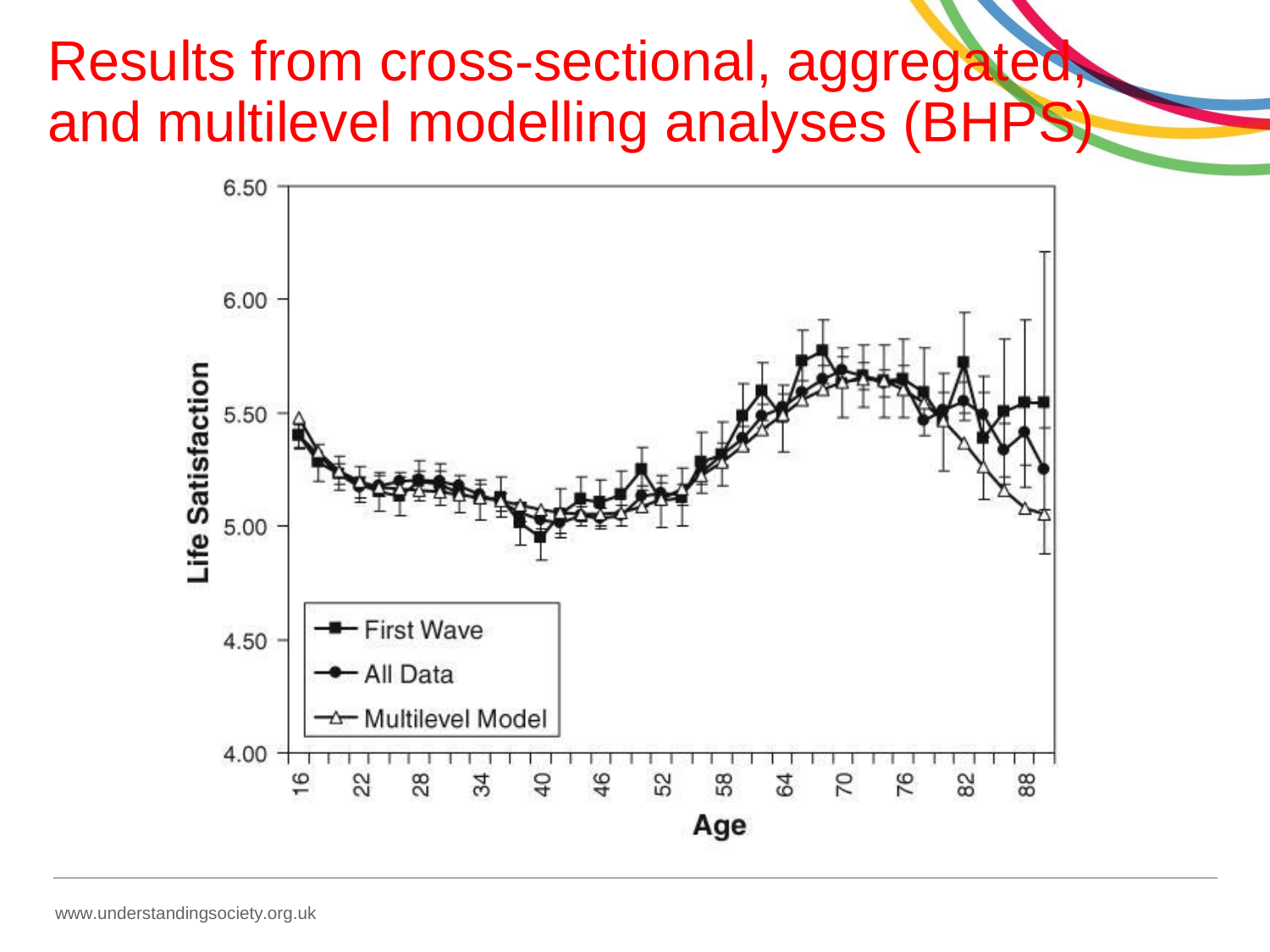### Cohort-sequential analysis from age 60 to age 90 (BHPS)

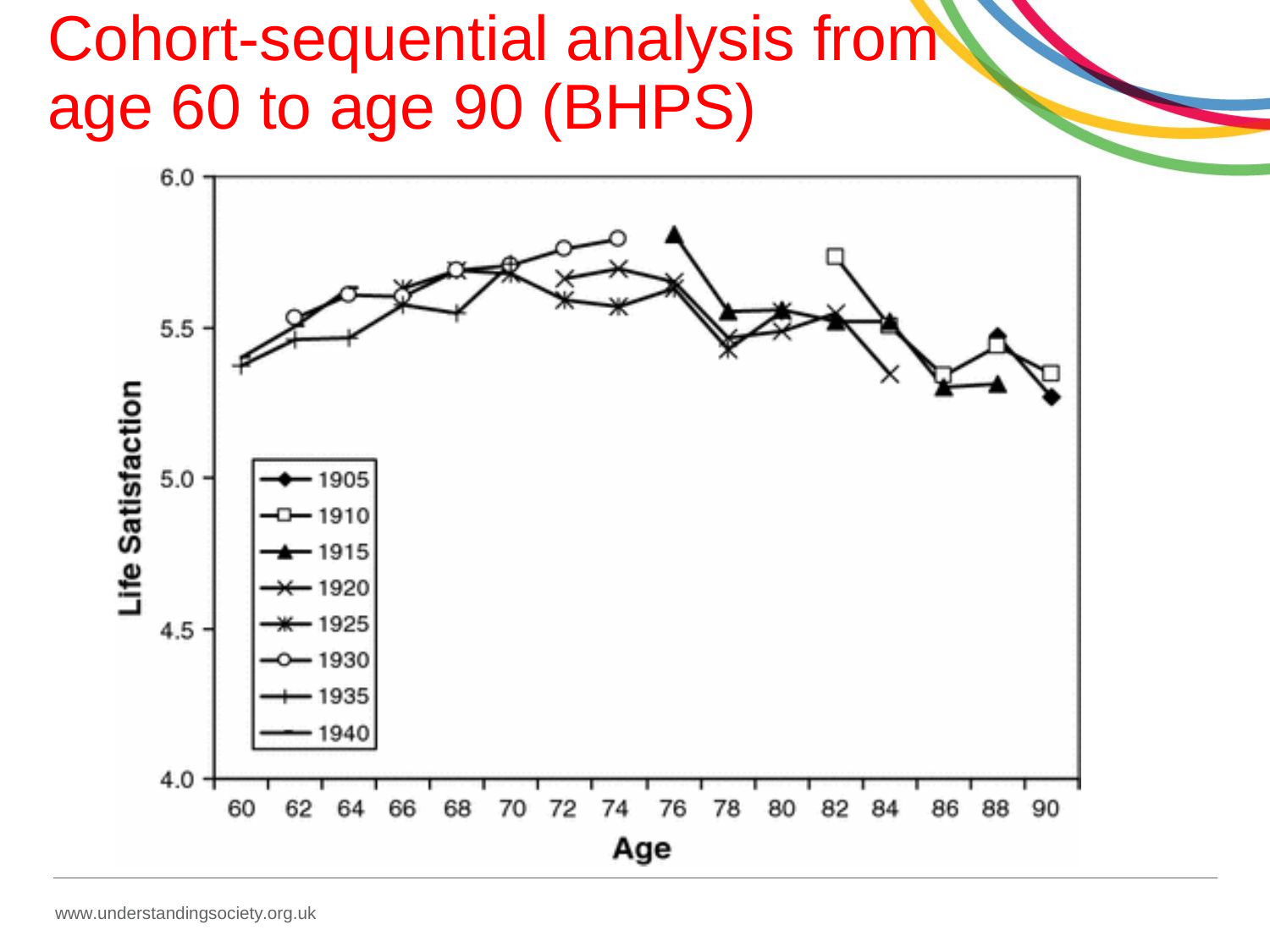## Linear effect of wave by age group (BHPS)

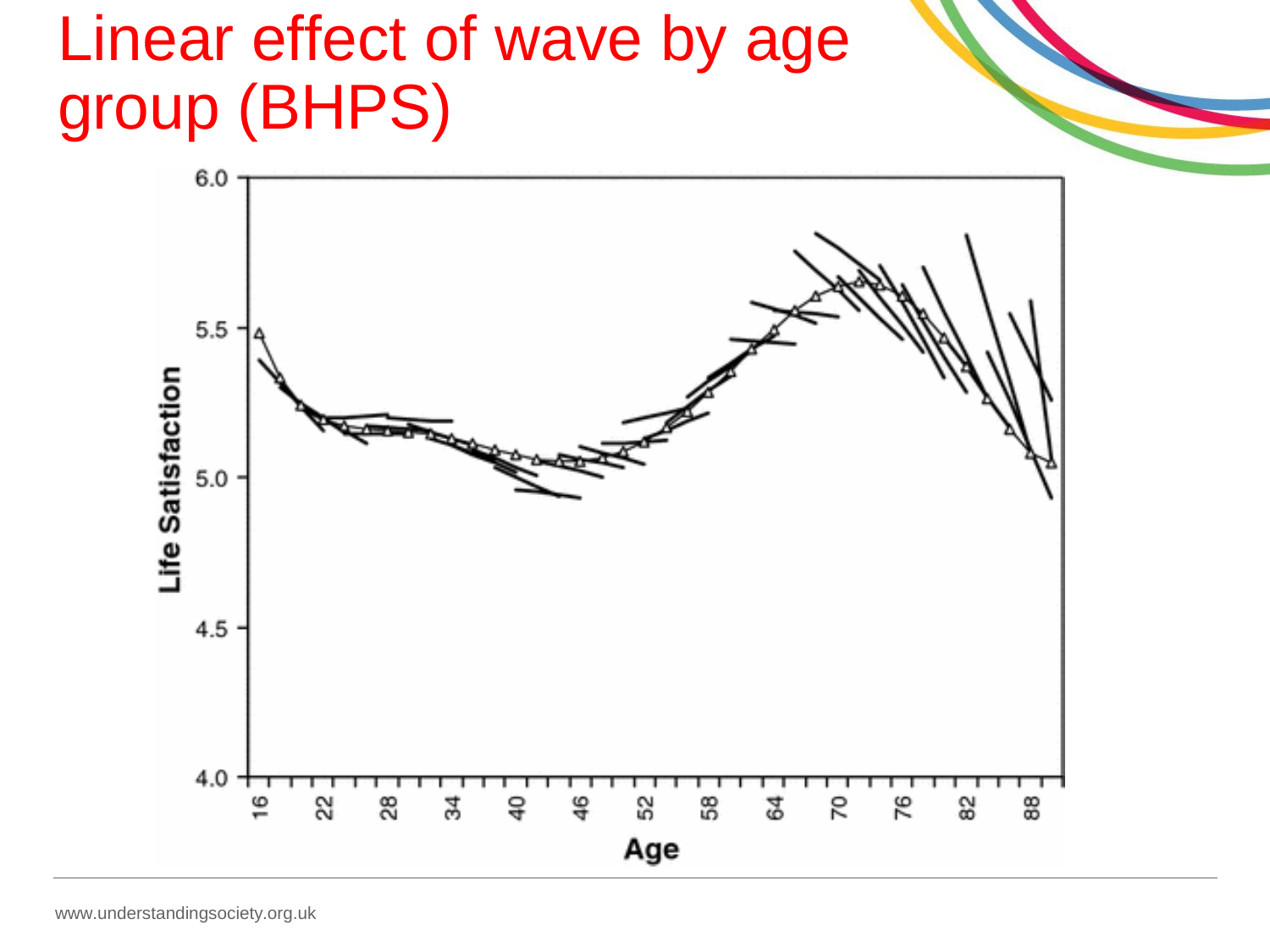### **Estimated life satisfaction trajectory** the four subsamples of the BHPS

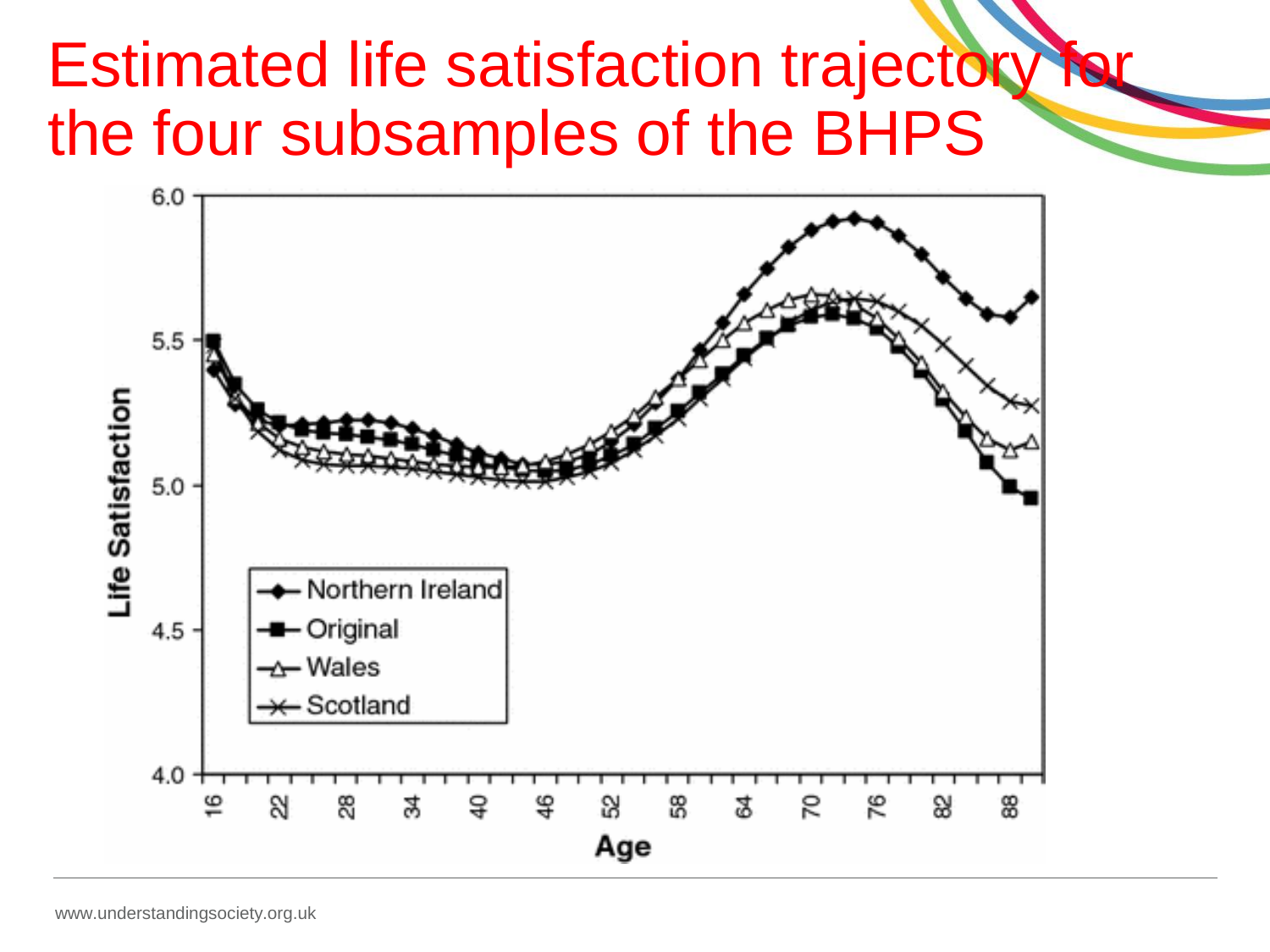Frijters &. Beatton (2012). "The mystery of the U-shaped relationship between happiness and age." Journal of Economic Behavior & Organization **82**(2-3): 525-542.

- Re-examine the age–happiness relationship
- Go through a succession of reasons
	- Confounding
	- The U-shape is due to the very young and the very old
	- Selectivity matters
	- Panel conditioning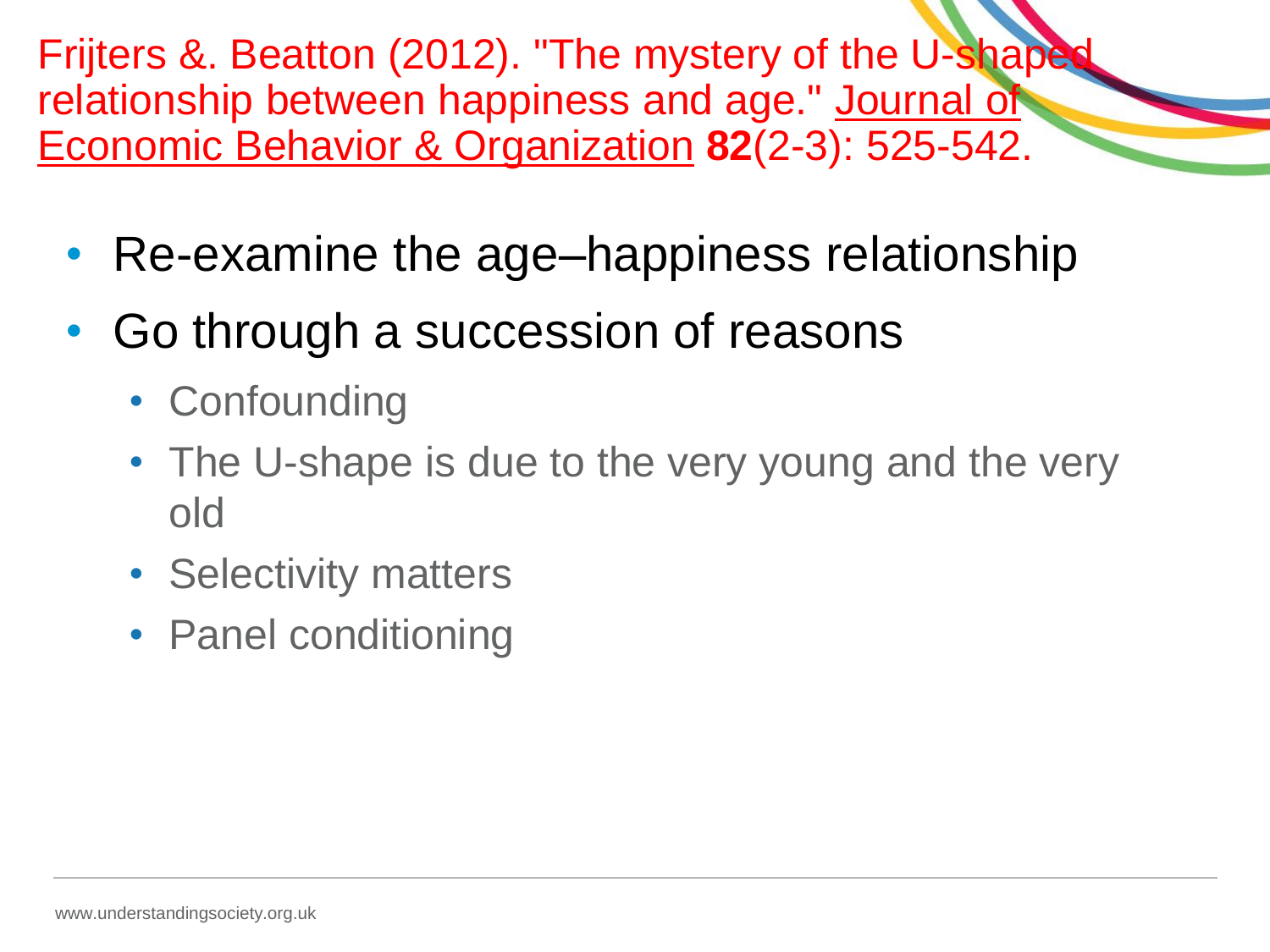## Average life satisfaction by age in the BHPS

#### Age and Life Satisfaction: pooled regression

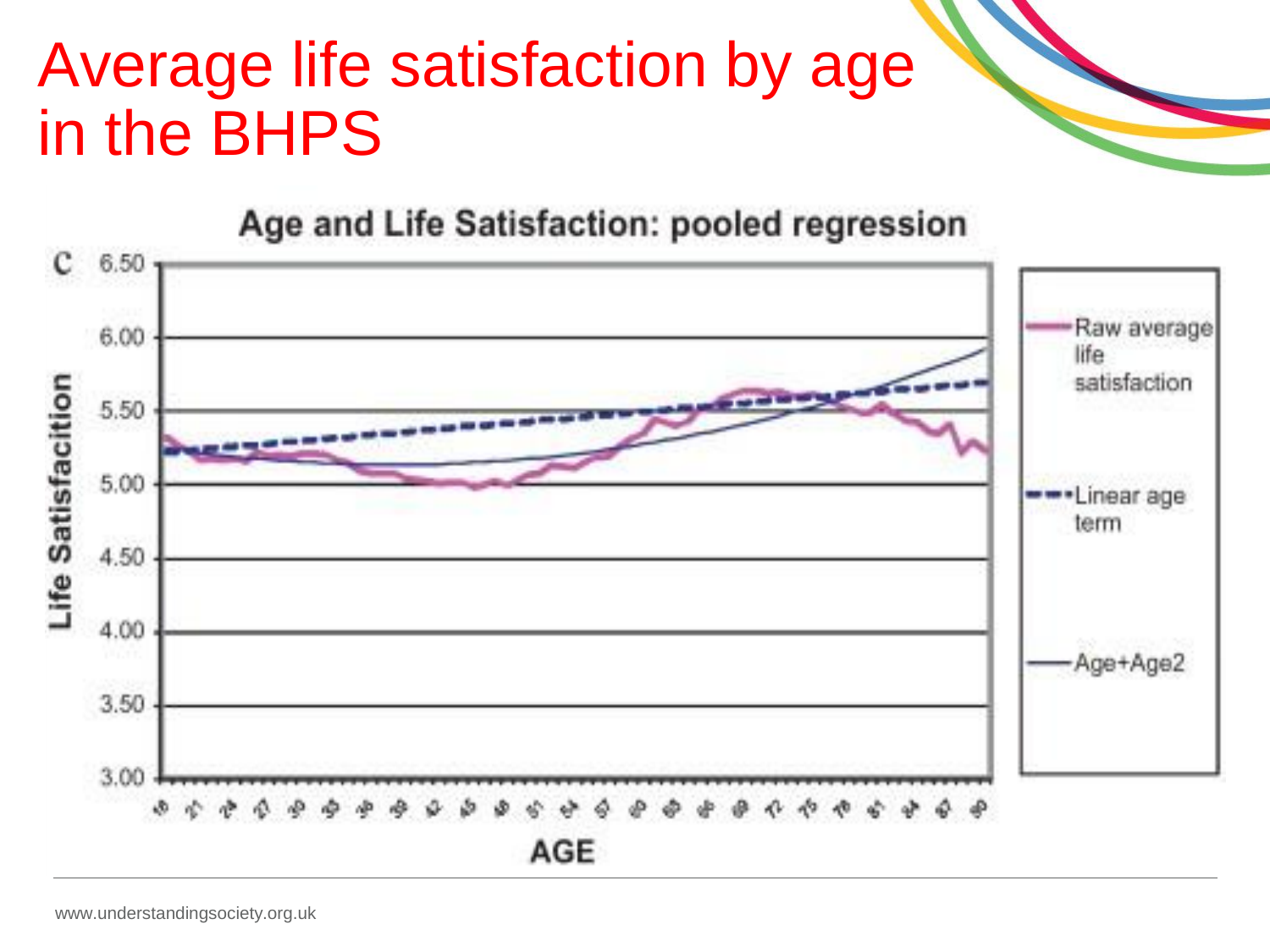## Life satisfaction in the BHPS after controlling for confounders

Age and Life Satisfaction: what if more 'controls' are added?

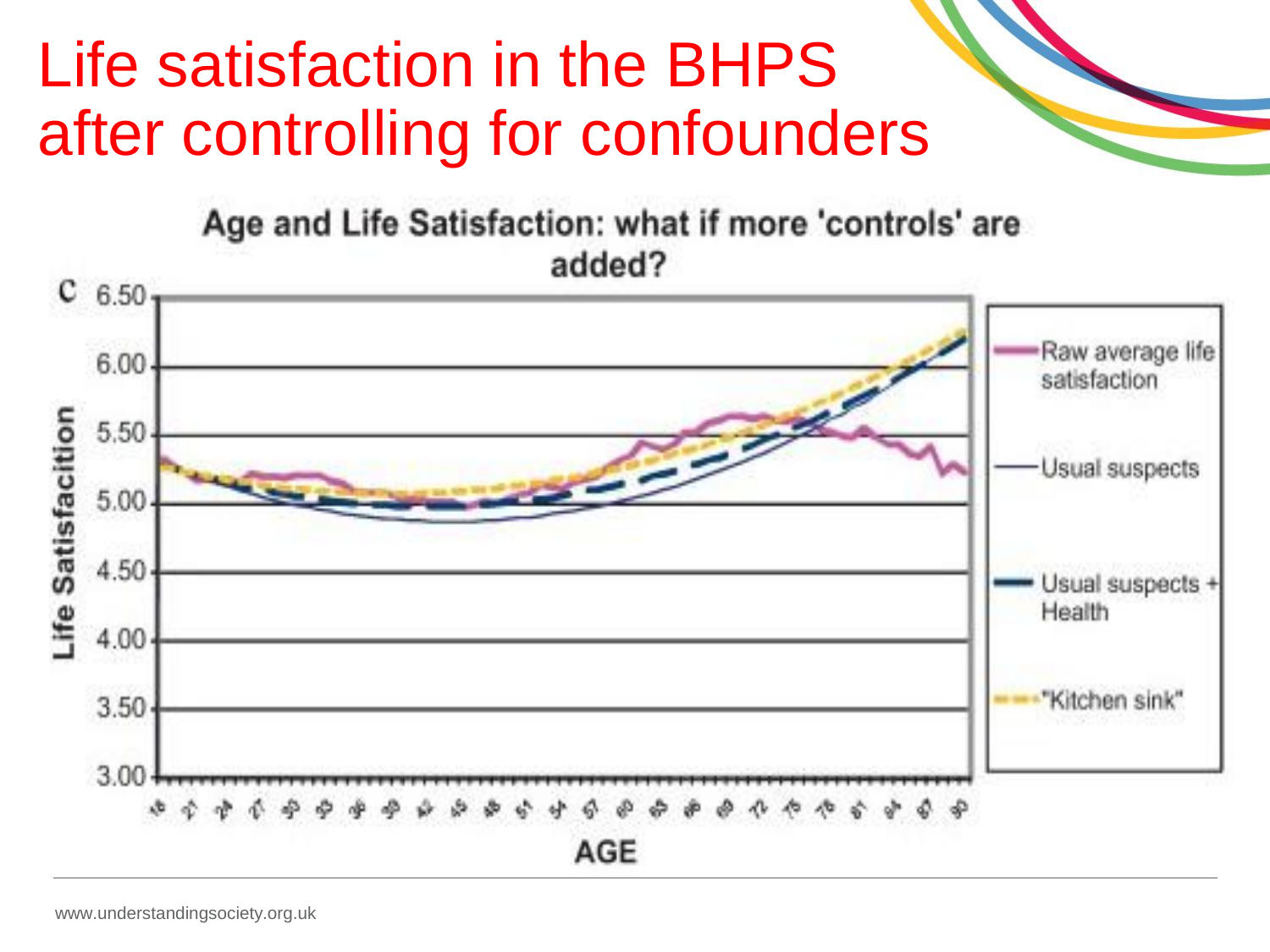## Life satisfaction in the BHPS for the mid-age range.

Life satisfaction in the BHPS; ages 22 to 80

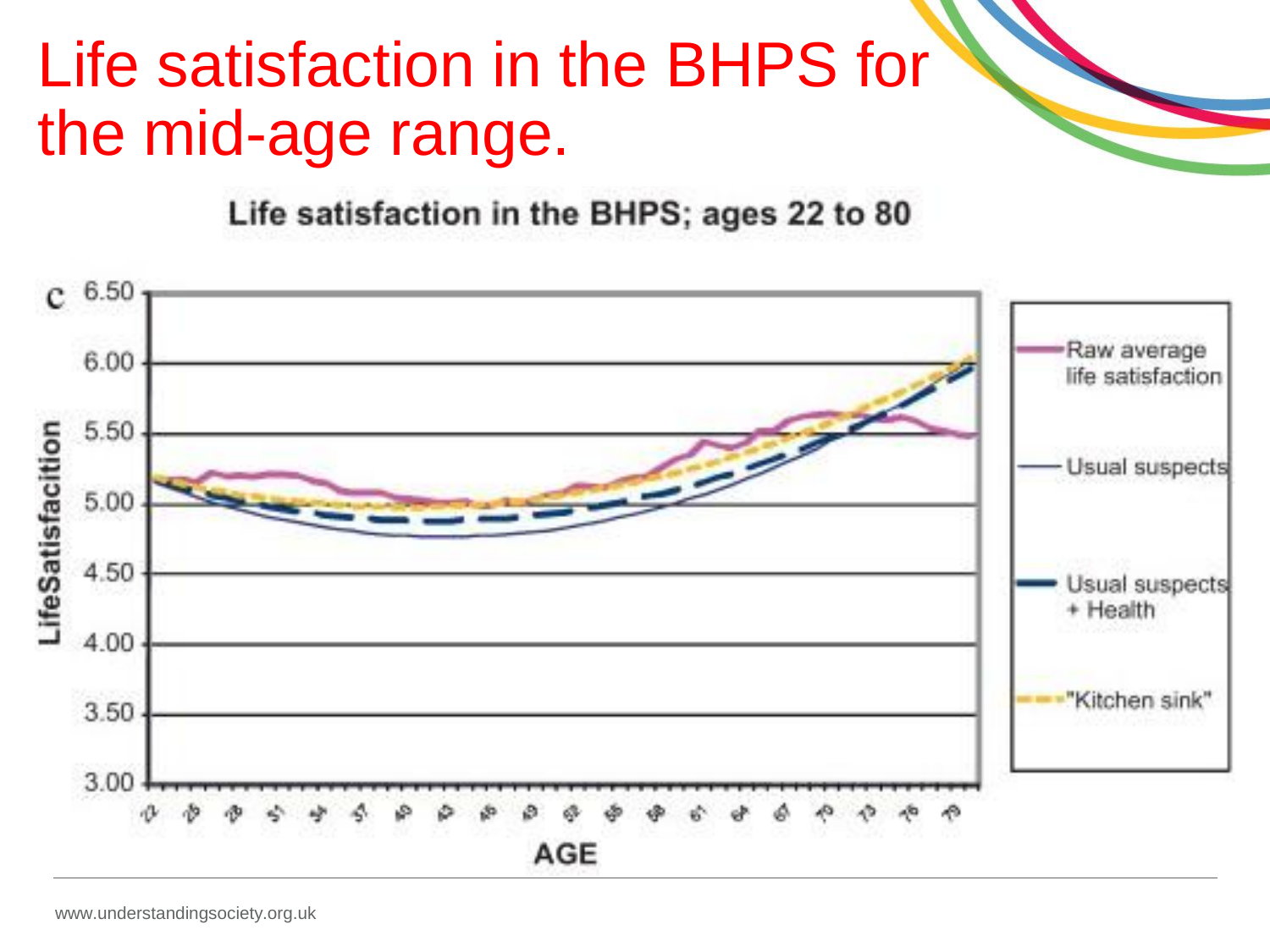## Life satisfaction in the BHPS including fixed-effects

Can reverse causality explain the U-shape?

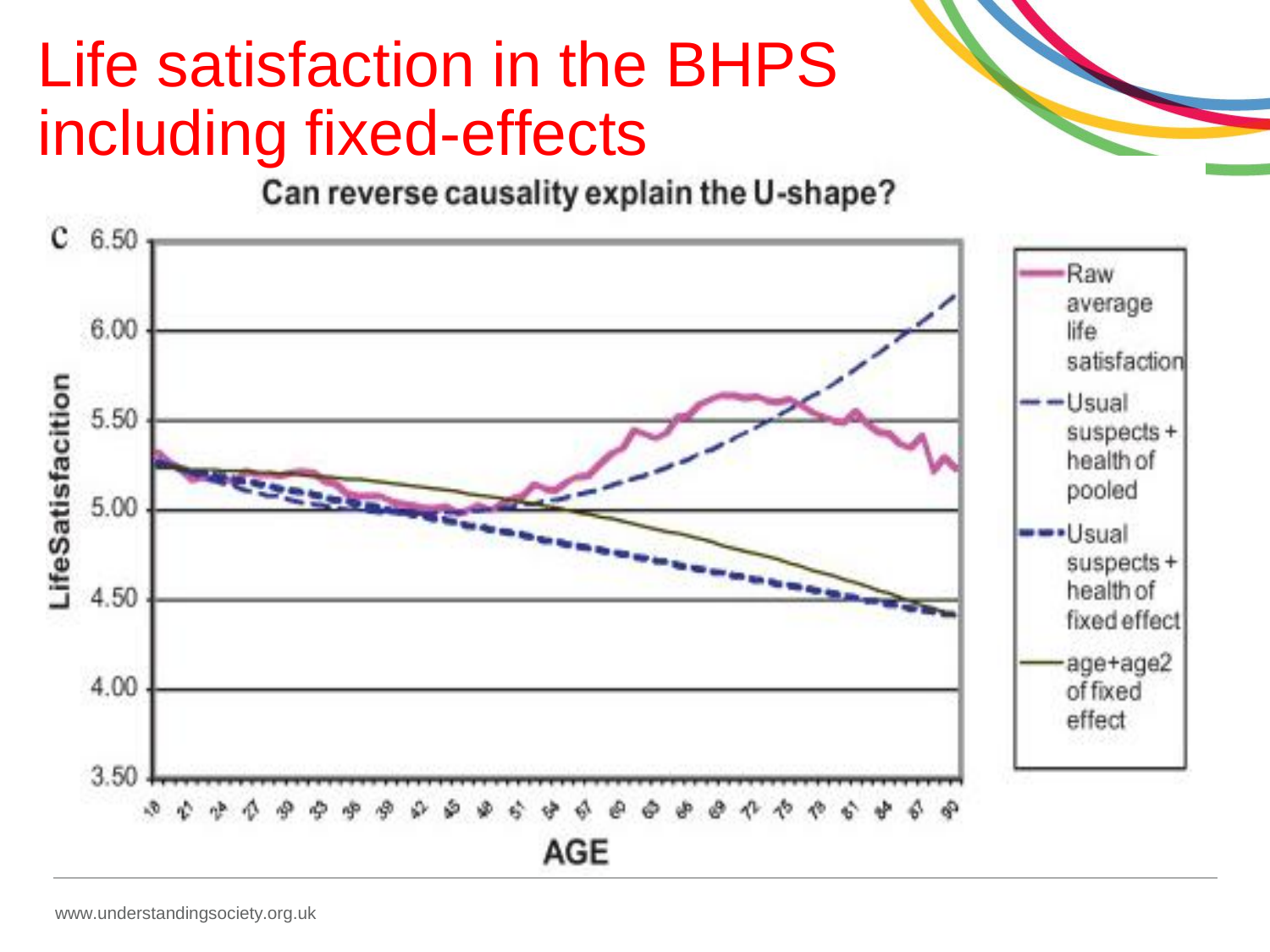### Predicted effects of the non-age variables in the BHPS

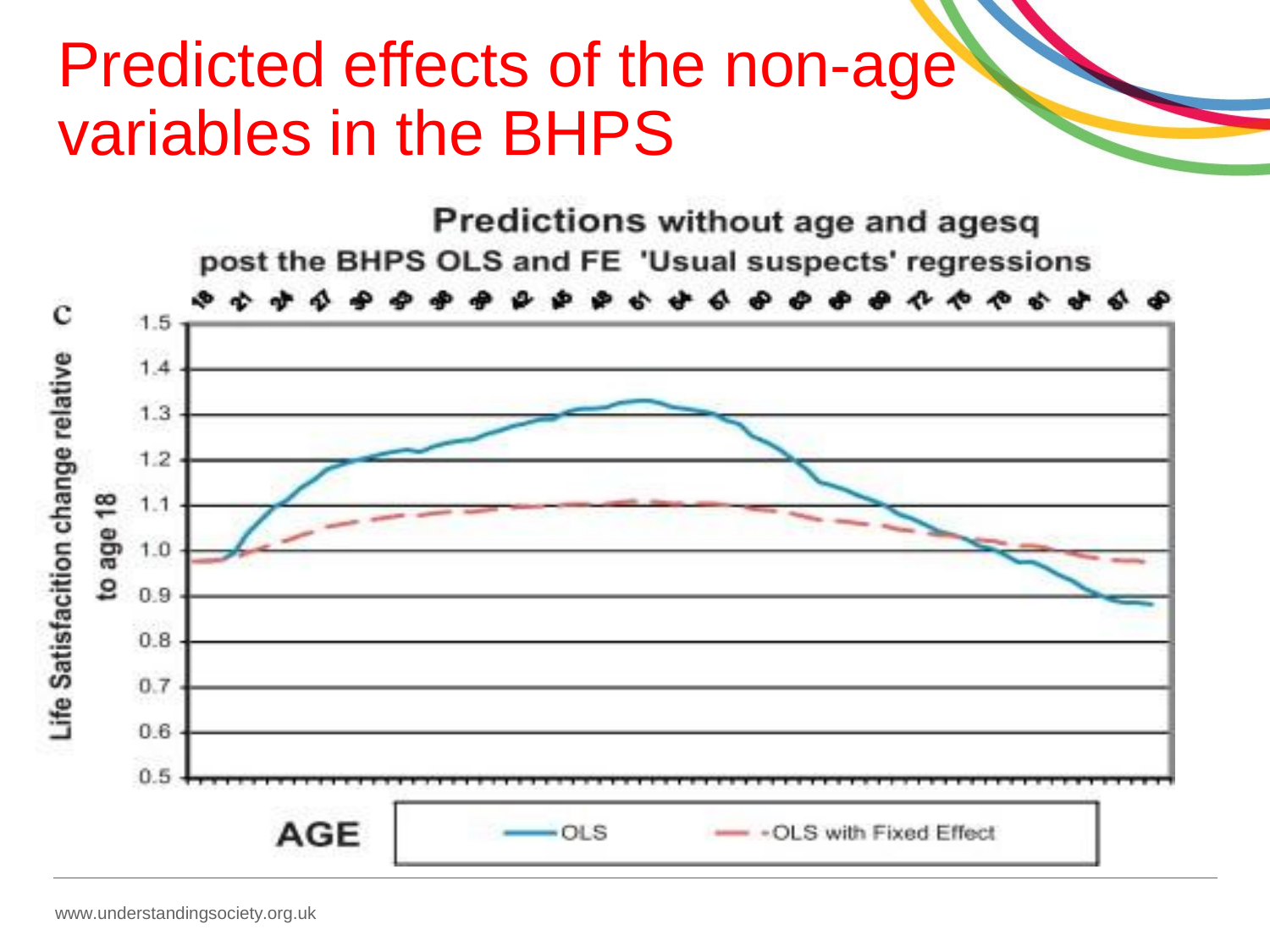## Corrected age–satisfaction effect in the BHPS using age-bands

Corrected raw and conditional age-happiness profiles in the BHPS